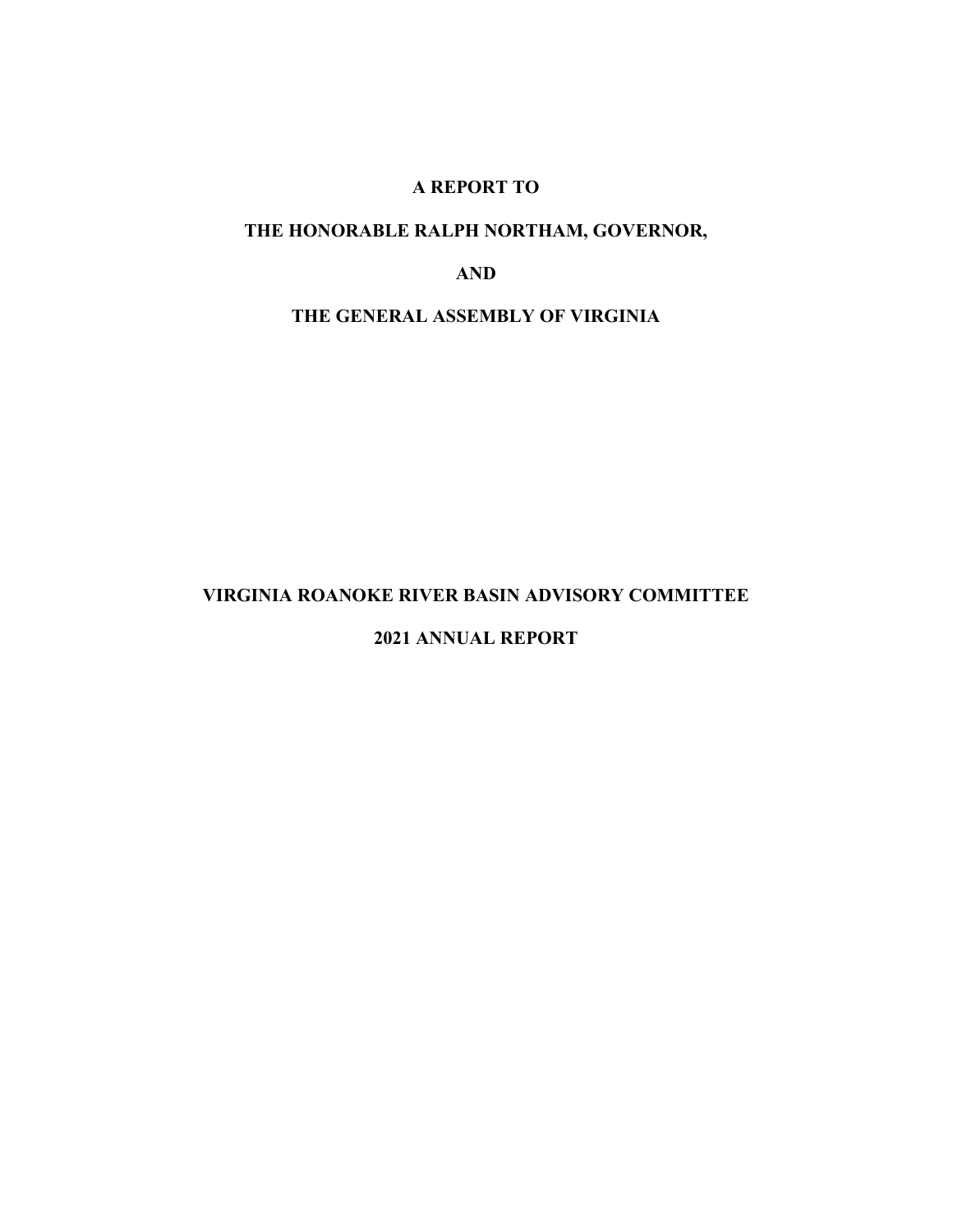# **Table of Contents**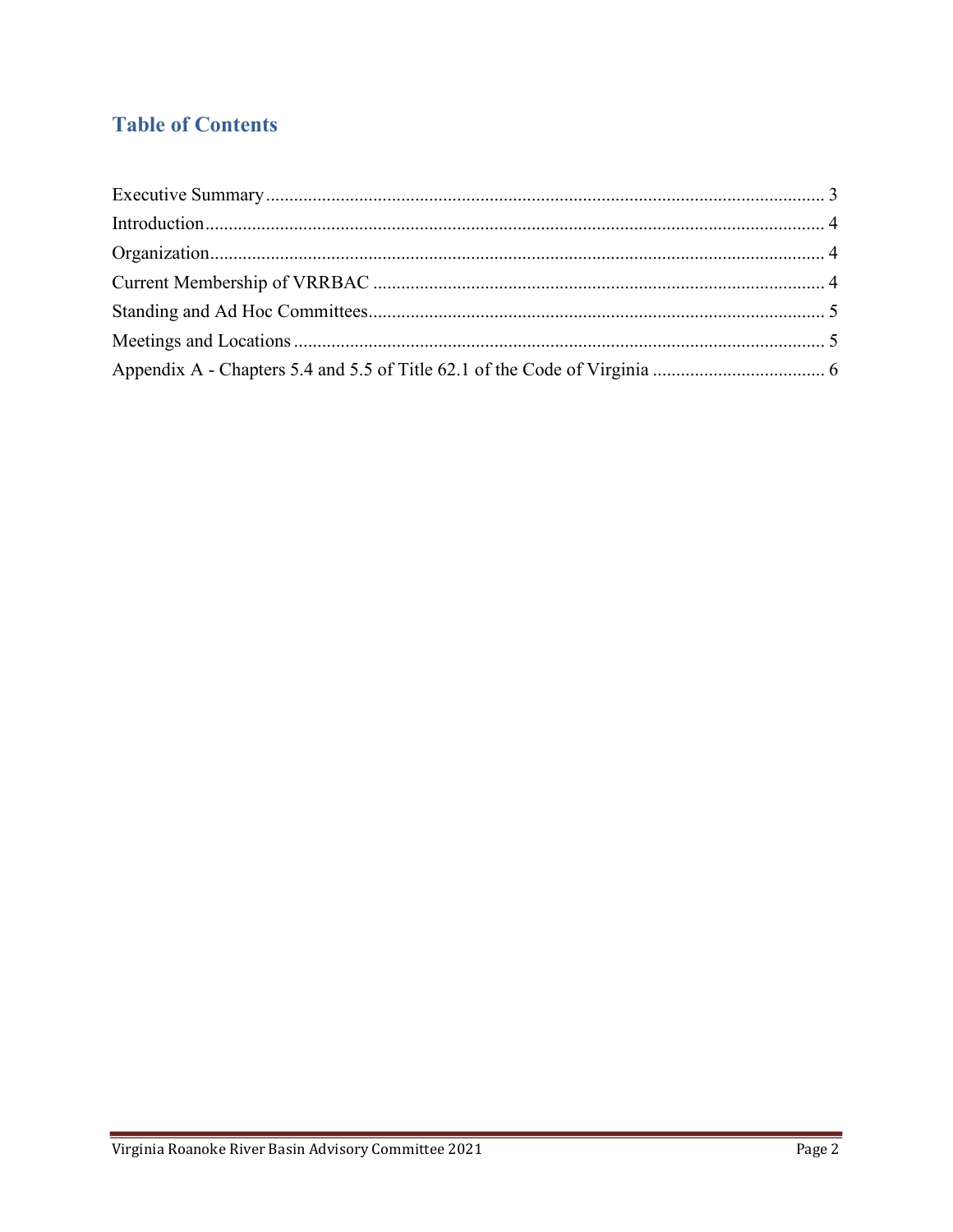# Virginia Roanoke River Basin Advisory Committee

# Executive Summary

The Virginia Roanoke River Basin Advisory Committee (VRRBAC) was established in the executive branch of state government as an advisory committee to the Virginia delegation to the Roanoke River Basin Bi-State Commission. Duties and powers of the VRRBAC are pursuant to Virginia Code § 62.1-69.34.

This report provides information regarding the VRRBAC's activities during the 2021 calendar year. The VRRBAC did not meet from December 2020 to December 2021.

VRRBAC members recommended in 2017 that the next meeting focus on strategic planning to improve the effectiveness of the Committee. The leadership positions will rotate at the next meeting and a new 2<sup>nd</sup> Vice-Chair will be appointed by membership.

This constitutes the Chairman's executive summary of activity and work of the advisory committee, pursuant to Virginia Code § 62.1-69.35:2.

Sincerely,

Bucy W Martin Sk

Billy Martin

Chair, Virginia Roanoke River Basin Advisory Committee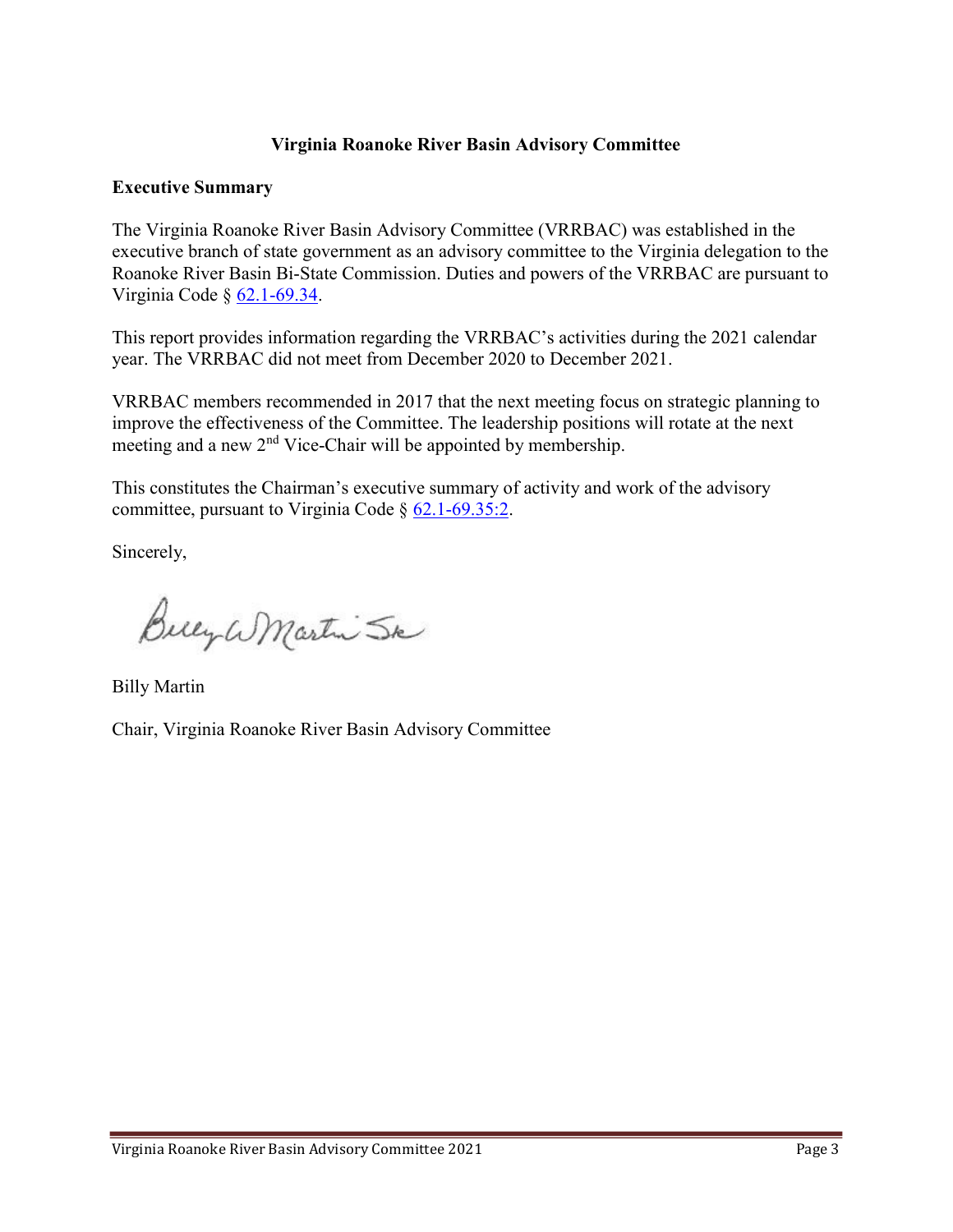## Introduction

The Virginia Roanoke River Basin Advisory Committee (VRRBAC) was established as an advisory committee to the Virginia delegation to the Roanoke River Basin Bi-State Commission. VRRBAC assists the Virginia delegation in fulfilling its duties and carrying out the objectives of the Commission pursuant to Virginia Code  $\S$  62.1-69.34. VRRBAC is composed of 23 members that include one ex-officio U.S. Representative, six ex-officio Virginia legislative members, 13 non-legislative citizen members, and three ex-officio members from North Carolina. The planning district commissions (PDCs) located in the Roanoke River Basin (Basin) recommended 11 of the non-legislative citizen members of the advisory committee, while the Senate Committee on Rules and the Speaker of the House of Delegates each appointed one nonlegislative citizen member. These non-legislative citizen members reside within the Basin's watershed, represent the diversity of interests within the Basin area, and have demonstrated interest, experience, or expertise in water-related Basin issues.

# **Organization**

Billy Martin assumed the VRRBAC Chair position on June 29, 2017 consistent with the VRRBAC By-Laws. Al Zimmerman is the  $1<sup>st</sup>$  Vice Chair and Gerald Lovelace is the  $2<sup>nd</sup>$  Vice Chair. The leadership positions will rotate at the next meeting, with Al Zimmerman becoming Chair and Gerald Lovelace becoming  $1<sup>st</sup>$  Vice Chair. The membership will appoint a new  $2<sup>nd</sup>$ Vice Chair.

# Current Membership of VRRBAC

Virginia Code § 62.1-69.34 of the Code of Virginia establishes the details for membership on the Advisory Committee.

There are currently 20 members on the VRRBAC. North Carolina is permitted by Virginia statute to provide three ex-officio members to the VRRBAC. To date, these members have not been appointed. A list of current members is provided below.

Congressman Denver Riggleman Senator Frank M. Ruff Senator L. Louise Lucas Delegate Sam Rasoul Delegate Roslyn Tyler Delegate Chris Hurst Delegate Charles Poindexter Billy Martin, Chair Al Zimmerman, 1<sup>st</sup> Vice-Chair Gerald V. Lovelace, 2nd Vice-Chair

Christopher Blakeman Read Charlton Haywood J. Hamlet E. Dan Tanner Evelyn Janney Mike Mattox Tim Pace Don Smith William Tanger Mark Wagner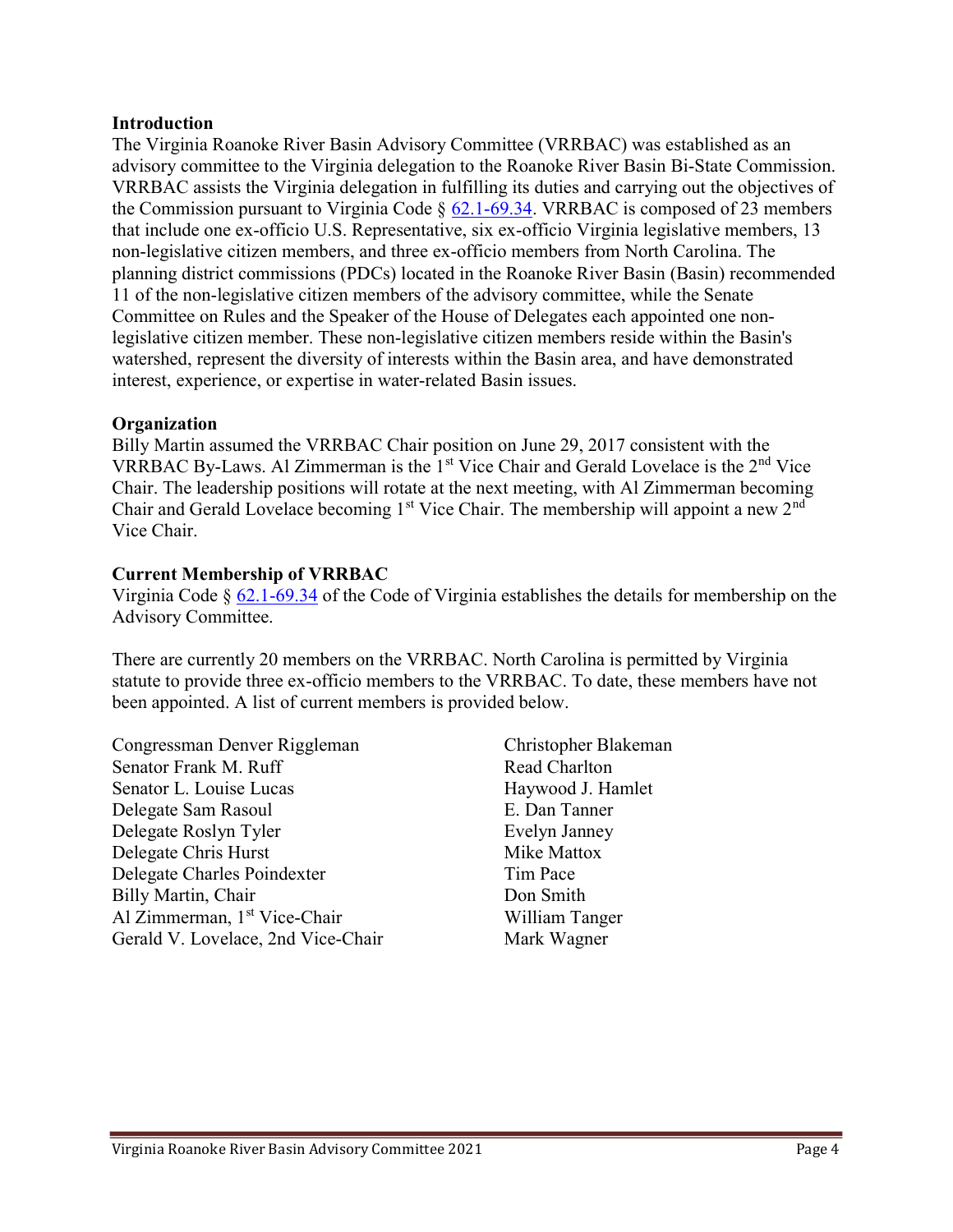### Standing and Ad Hoc Committees

Pursuant to Va. Code  $\S$  62.1-69.40, the VRRBAC has subcommittees that complement those established by the Roanoke River Basin Bi-State Commission: Agriculture, Forestry, and Soil and Water Conservation Districts; Permit Holders; Public Officials and Government Entities; and Roanoke River Basin Interests. The VRRBAC also has a Lake Interests Sub-Committee. These subcommittees mirror the structure of the North Carolina Advisory Committee in order for the groups to easily interface. Ad hoc committees may be established as needed. The subcommittees are designed to bring together the most knowledgeable people on an issue to accomplish the work of VRRBAC. An effort is made to maintain a geographical and urban/rural balance in membership. VRRBAC members serve as the chairs and vice-chairs of these subcommittees. The VRRBAC is engaging in planning efforts to reenergize the subcommittees. Members would like the subcommittees to serve as beneficial components in advising the Roanoke River Basin Bi-State Commission and meet more regularly. No subcommittees met in 2021.

#### Meetings and Locations

The VRRBAC did not meet during 2021.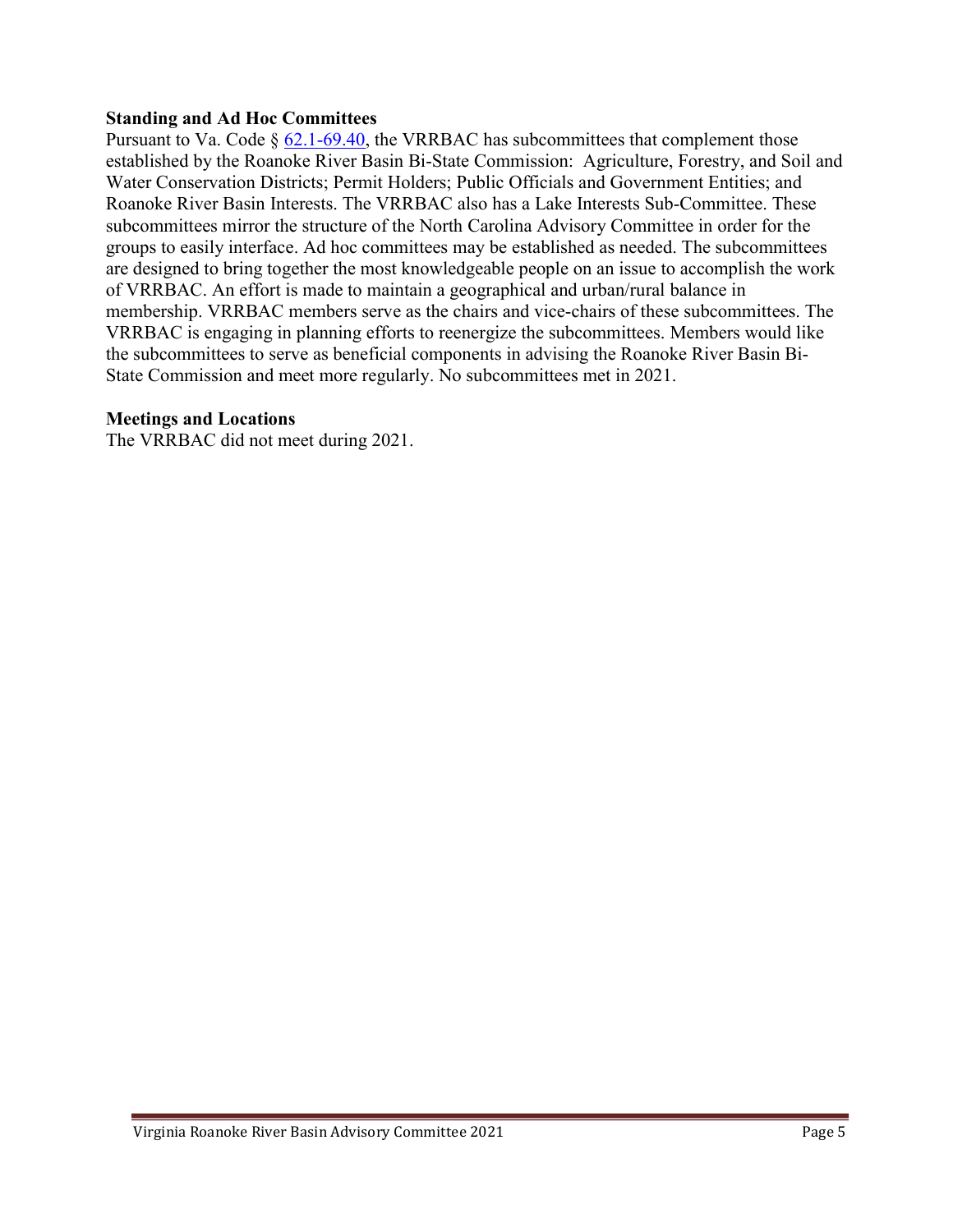### Appendix A - Chapters 5.4 and 5.5 of Title 62.1 of the Code of Virginia

#### Chapter 5.4

§ 62.1-69.34. Virginia Roanoke River Basin Advisory Committee established; purpose; membership; terms; meetings.

A. The Virginia Roanoke River Basin Advisory Committee, hereinafter referred to as the "Committee," is hereby established in the executive branch of state government as an advisory committee to the Virginia delegation to the Roanoke River Basin Bi-State Commission. The Committee shall assist the delegation in fulfilling its duties and carrying out the objectives of the Commission, pursuant to  $\S$  62.1-69.39. The advisory committee shall be composed of 23 members as follows: two members of the Senate, whose districts include a part of the Virginia portion of the Roanoke River Basin, to be appointed by the Senate Committee on Rules; four members of the House of Delegates, whose districts include a part of the Virginia portion of the Roanoke River Basin, to be appointed by the Speaker of the House of Delegates in accordance with the principles of proportional representation contained in the Rules of the House of Delegates; one nonlegislative citizen member at large appointed by the Senate Committee on Rules; one nonlegislative citizen member at large appointed by the Speaker of the House of Delegates; 11 nonlegislative citizen members selected by the legislative members of the advisory committee such that two are chosen from recommendations of each of the following: the Central Virginia Planning District Commission, the West Piedmont Planning District Commission, the Southside Planning District Commission, the Piedmont Planning District Commission, and the Roanoke Valley Alleghany Planning District Commission; and one member selected by the legislative members of the advisory committee from among recommendations submitted by the New River Valley Planning District Commission; and the Virginia member of the United States House of Representatives, whose district includes the largest portion of the Basin, or his designee, and three representatives of the State of North Carolina appointed in a manner as the General Assembly of North Carolina may determine appropriate. Except for the representatives of North Carolina, all nonlegislative citizen members shall be citizens of the Commonwealth of Virginia. The Virginia member of the United States House of Representatives, the members of the Virginia General Assembly, and the representatives of North Carolina shall serve ex officio without voting privileges. Of the recommendations submitted by planning district commissions authorized to recommend two members, one member shall be a nonlegislative citizen who resides within the respective planning district. However, the New River Valley Planning District Commission may recommend either one nonlegislative citizen at large who resides within the planning district or one member, who at the time of the recommendation, is serving as an elected member or an employee of a local governing body, or one member of the board of directors or an employee of the planning district commission. All persons recommended by the planning district commissions to serve as members of the advisory committee shall reside within the Basin's watershed, represent the diversity of interests in the jurisdictions comprising the respective planning district commissions, and demonstrate interest, experience, or expertise in water-related Basin issues.

B. State and federal legislative members and local government officials appointed to the advisory committee shall serve terms coincident with their terms of office. Nonlegislative citizen members appointed by the Senate Committee on Rules and the Speaker of the House of Delegates to serve on the advisory committee, and ex officio members representing the State of North Carolina shall serve a term of two years. Initially, planning district commissions authorized to recommend two nonlegislative citizen members to the advisory committee shall recommend one member for a term of two years and one member for a term of one year. However, the nonlegislative citizen member recommended to serve on the advisory committee by the New River Valley Planning District Commission shall serve a term of one year. After the initial staggering of terms, the term of office of nonlegislative citizen members recommended by the planning district commissions shall be for two years. Nonlegislative citizen members recommended by planning district commissions shall be eligible for reappointment, if such members shall have attended at least one-half of all meetings of the Commission during their current term of service. Appointments to fill vacancies, other than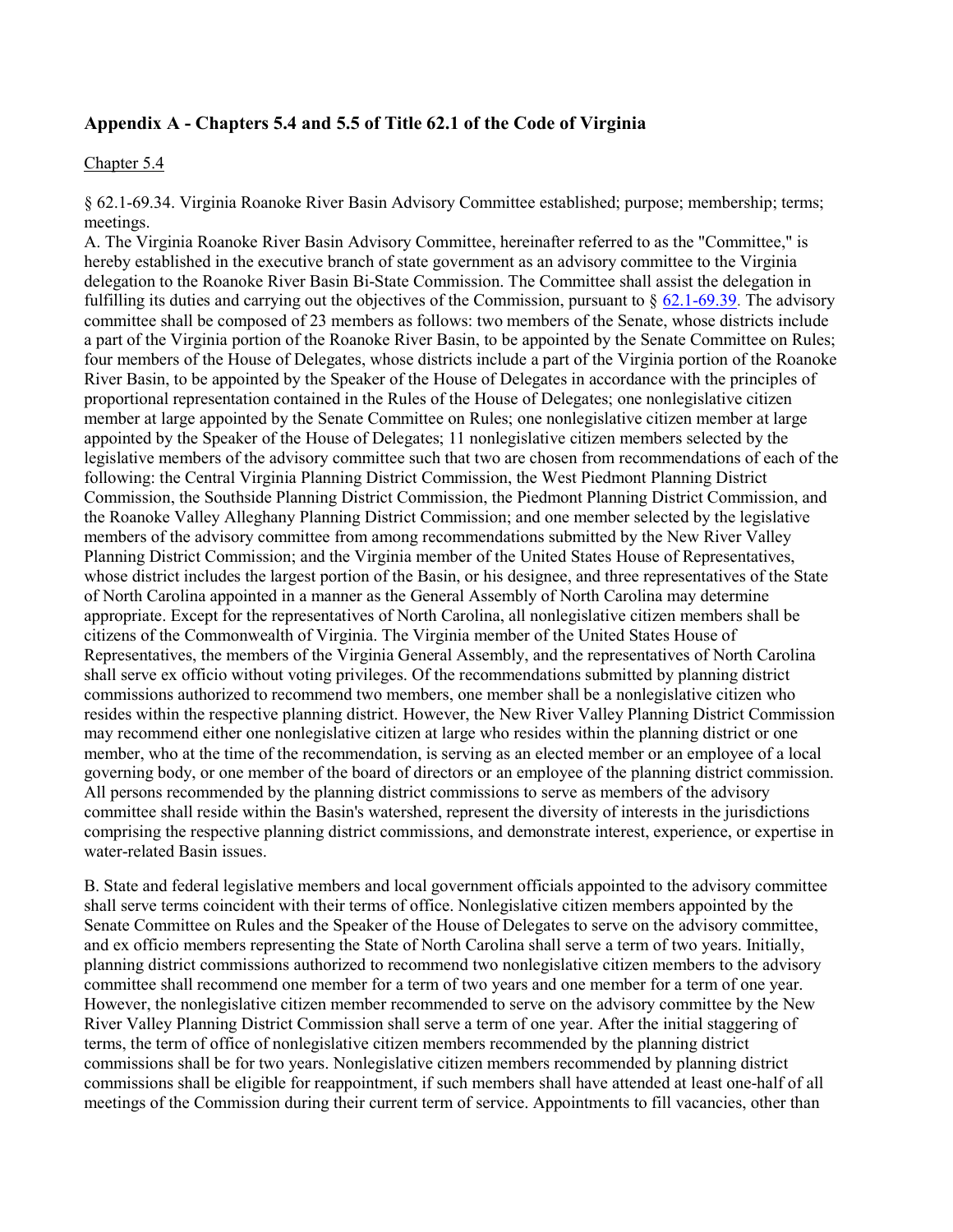by expiration of a term, shall be made for the unexpired terms. Vacancies shall be filled in the same manner as the original appointment.

The advisory committee shall elect a chairman and a vice-chairman from among its voting members. A majority of the voting members shall constitute a quorum. The meetings of the advisory committee shall be held at the call of the chairman or whenever the majority of the voting members so request.

#### § 62.1-69.35. Compensation and expenses.

Legislative members of the advisory committee shall receive such compensation as provided in § 30-19.12 and non-legislative members shall receive such compensation for the performance of their duties as provided in § 2.2-2813. All members shall be reimbursed for all reasonable and necessary expenses incurred in the performance of their duties as provided in §§ 2.2-2813 and 2.2-2825. Funding for the costs of compensation and expenses of members shall be paid from such funds as may be provided to the Department of Environmental Quality in the appropriations act for this purpose.

#### § 62.1-69.35:1. Staffing.

The Department of Environmental Quality shall provide staff support to the advisory committee. All agencies of the Commonwealth shall provide assistance to the advisory committee, upon request.

§ 62.1-69.35:2. Chairman's executive summary of activity and work of the advisory committee. The chairman of the advisory committee shall submit to the Governor and the General Assembly an annual executive summary of the interim activity and work of the advisory committee no later than the first day of each regular session of the General Assembly. The executive summary shall be submitted as provided in the procedures of the Division of Legislative Automated Systems for the processing of legislative documents and reports and shall be posted on the General Assembly's website.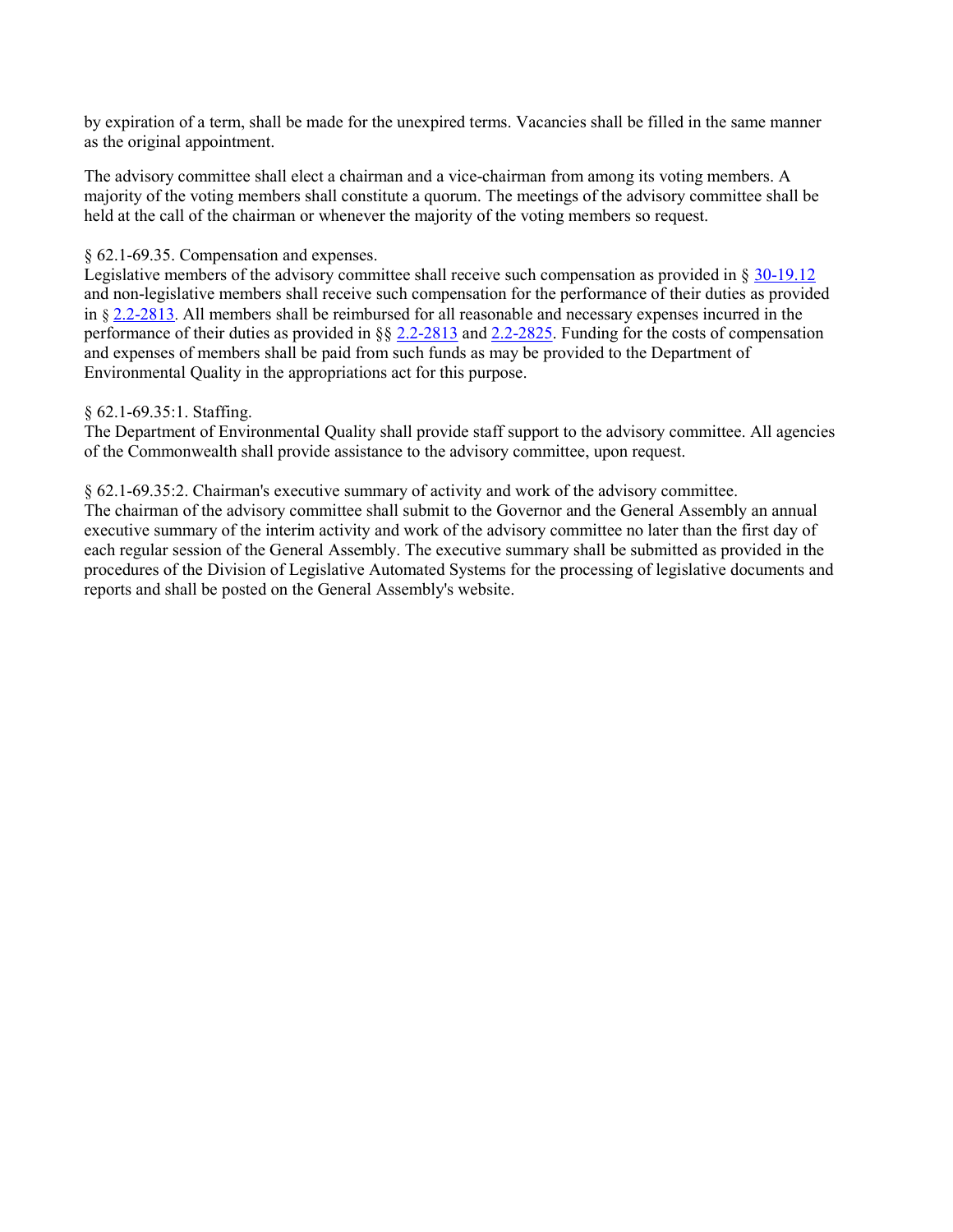Chapter 5.5

§ 62.1-69.36. Definitions. As used in this chapter, unless the context requires a different meaning:

"Basin" means the Roanoke River Basin.

"Roanoke River Basin" means that land area designated as the Roanoke River Basin by the Virginia State Water Control Board, pursuant to § 62.1-44.38, and the North Carolina Department of Environment and Natural Resources.

§ 62.1-69.37. Roanoke River Basin Bi-State Commission established; purpose.

The Roanoke River Basin Bi-State Commission is hereby established as a bi-state commission composed of members from the Commonwealth of Virginia and the State of North Carolina and hereinafter referred to as the Commission. The Commission shall:

1. Provide guidance, conduct joint meetings, and make recommendations to local, state and federal legislative and administrative bodies, and to others as it deems necessary and appropriate, regarding the use, stewardship, and enhancement of the Basin's water and other natural resources;

2. Provide a forum for discussion of issues affecting the Basin's water quantity, water quality, and other natural resources;

3. Promote communication, coordination and education among stakeholders within the Basin;

4. Identify Basin-related problems and recommend appropriate solutions; and

5. Undertake studies and prepare, publish, and disseminate information through reports, and other communications, related to water quantity, water quality and other natural resources of the Basin.

#### § 62.1-69.38. Membership; terms.

A. The Commission shall be composed of 18 voting members that include nine members representing the Commonwealth of Virginia and nine members representing the State of North Carolina. The Virginia delegation shall consist of the six legislative members appointed to the Virginia Roanoke River Basin Advisory Committee, and three nonlegislative citizen members appointed to the Virginia Roanoke River Basin Advisory Committee, who represent different geographical areas of the Virginia portion of the Roanoke River Basin, to be appointed by the Governor of Virginia. The North Carolina delegation to the Commission shall be appointed as determined by the State of North Carolina. All members appointed to the Commission by the Commonwealth of Virginia and the State of North Carolina shall reside within the Basin's watershed. Members of the Virginia House of Delegates and the Senate of Virginia, the North Carolina House of Representatives and Senate, and federal legislators, who have not been appointed to the Commission and whose districts include any portion of the Basin, shall serve as nonvoting ex officio members of the Commission.

B. Legislative members of the Virginia delegation, federal legislators, and local government officials, whether appointed or ex officio, shall serve terms coincident with their terms of office. Nonlegislative citizen members shall be appointed to serve two-year terms, unless the member is reappointed by the appointing authorities of each state. Appointments to fill vacancies, other than by expiration of a term, shall be made for the unexpired terms. Vacancies shall be filled in the same manner as the original appointment.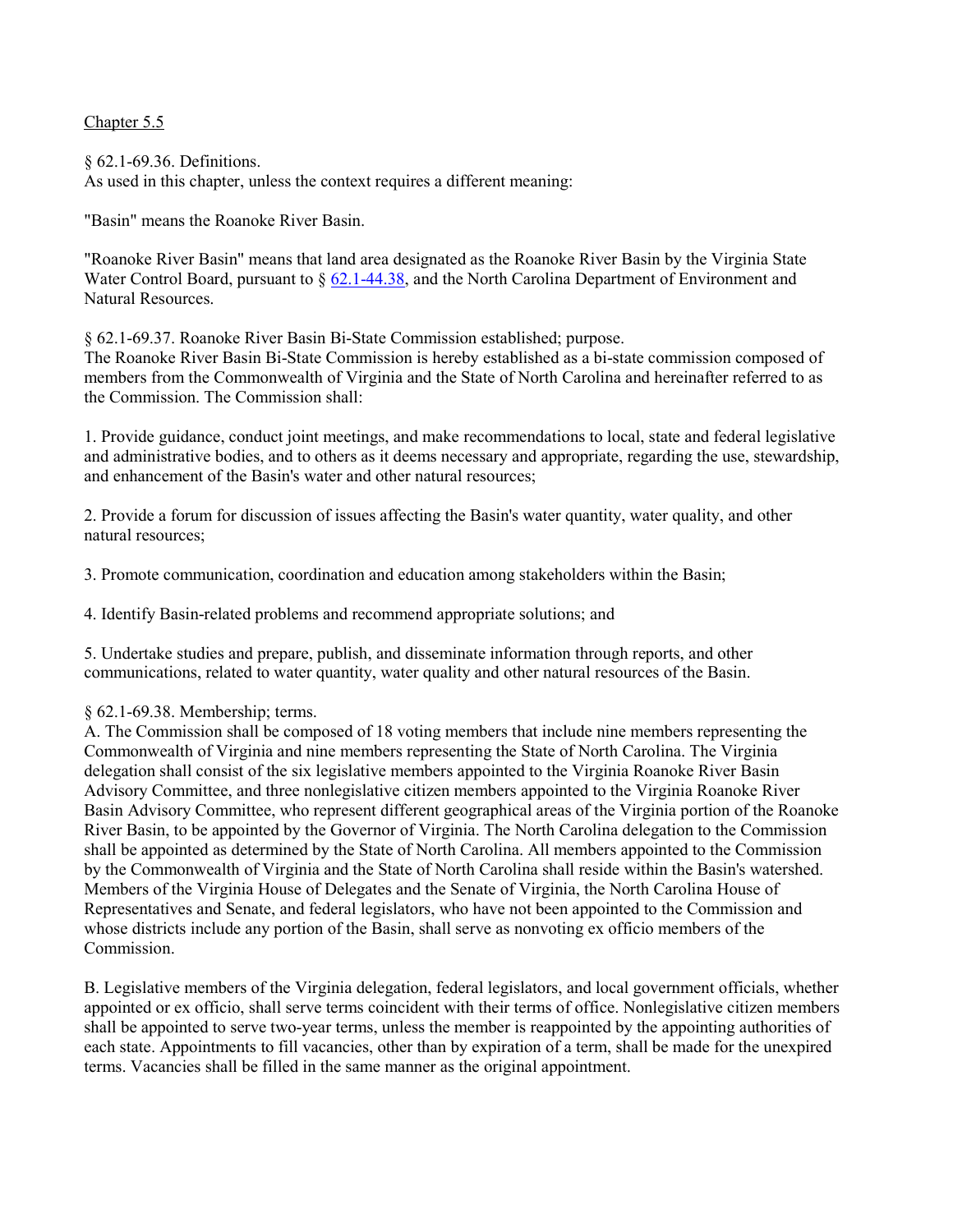C. Each state's delegation to the Commission may meet separately to discuss Basin-related issues affecting their state, and may report their findings independently of the Commission. A majority of the voting members shall constitute a quorum.

§ 62.1-69.39. Roanoke River Basin Bi-State Commission powers and duties. A. The Commission shall have no regulatory authority.

B. To perform its duties and objectives, the Commission shall have the power to:

1. Develop rules and procedures for the conduct of its business or as may be necessary to perform its duties and carry out its objectives, including, but not limited to, selecting a chairman and vice-chairman, rotating chairmanships, calling meetings and establishing voting procedures. Rules and procedures developed pursuant to this subdivision shall be effective upon an affirmative vote by a majority of the Commission members;

2. Establish standing and ad hoc advisory committees, which shall be constituted in a manner to ensure a balance between recognized interests. The purpose of each advisory committee shall be determined by the Commission;

3. Seek, apply for, accept and expend gifts, grants and donations, services and other aid from public or private sources. With the exception of funds provided by the planning district commissions and funds appropriated by the General Assemblies of Virginia and North Carolina, the Commission may accept funds only after an affirmative vote by a majority of the members of the Commission or by following such other procedures as may be established by the Commission for the conduct of its business;

4. Establish a nonprofit corporation to assist in the details of administering its affairs and in raising funds;

5. Enter into contracts and execute all instruments necessary or appropriate; and

6. Perform any lawful acts necessary or appropriate for the furtherance of its work.

§ 62.1-69.40. Standing and ad hoc committees.

To facilitate communication among stakeholders in the Roanoke River Basin, and to maximize participation by all interested parties, the Commission shall establish both standing and ad hoc committees. The Commission shall appoint the members of the standing and ad hoc committees, in accordance with guidelines adopted by the Commission. The standing committees shall include, but not be limited to, the following:

1. Permit holders. The Commission shall identify those entities that hold permits issued by a federal, state or local regulatory agency pertaining to the water of the Basin. Such entities may recommend a representative to be appointed to the committee by the Commission;

2. Roanoke River Basin interest groups. The Commission shall identify interest groups that may recommend a representative to be appointed to the committee by the Commission;

3. Public officials and government entities. The committee shall be composed of representatives of each county, city and town located completely or partially within the Basin, and any other governmental entities that the Commission deems appropriate may recommend one member to be appointed to the committee by the Commission. The committee may also include the U.S. Senators from Virginia and North Carolina or their designees, and any member of the U.S. House of Representatives or his designee, whose district includes any portion of the Basin, if such members elect to serve on the committee; and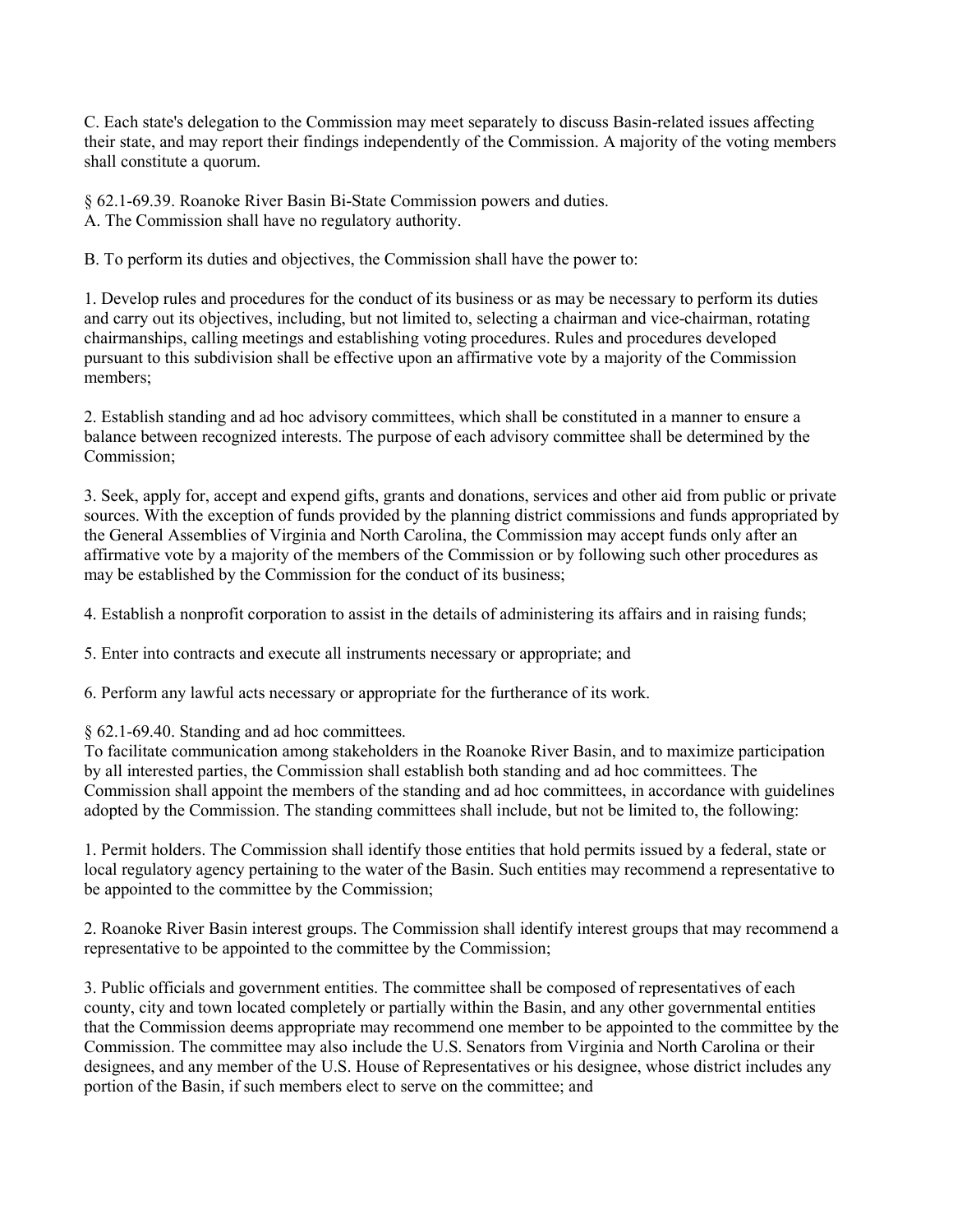4. Agriculture, forestry and soil and water conservation districts. The Commission shall identify persons who represent agricultural and forestry interests throughout the Basin and representatives from the soil and water conservation districts within the Basin and shall appoint representatives from these groups to the committee.

#### § 62.1-69.41. Staffing and support.

The Virginia Department of Environmental Quality and the North Carolina Department of Environment and Natural Resources shall provide staff support to the Commission. Additional staff may be hired or contracted by the Commission through funds raised by or provided to it. The duties and compensation of such additional staff shall be determined and fixed by the Commission, within available resources.

All agencies of the Commonwealth of Virginia and the State of North Carolina shall cooperate with the Commission and, upon request, shall assist the Commission in fulfilling its responsibilities. The Virginia Secretary of Natural and Historic Resources and the North Carolina Secretary of the Department of Environment and Natural Resources or their designees shall each serve as the liaison between their respective state agencies and the Commission.

## § 62.1-69.42. Funding.

A. The Commission shall annually adopt a budget, which shall include the Commission's estimated expenses. Funding for the Commission shall be shared and apportioned between the Commonwealth of Virginia and the State of North Carolina. The appropriation of public funds to the Commission shall be provided through each state's regular process for appropriating public funds. The Virginia planning district commissions within the Basin shall bear a proportion of Virginia's share of the expenses, which may be in the form of in-kind contributions.

B. The Commission shall designate a fiscal agent.

C. The accounts and records of the Commission showing the receipt and disbursement of funds from whatever source derived shall be in such form as the Virginia Auditor of Public Accounts and the North Carolina State Auditor prescribe, provided that such accounts shall correspond as nearly as possible to the accounts and records for such matters maintained by similar enterprises. The accounts and records of the Commission shall be subject to an annual audit by the Virginia Auditor of Public Accounts and the North Carolina State Auditor or their legal representatives, and the costs of such audit services shall be borne by the Commission. The results of the audits shall be delivered to the appropriate legislative oversight committees in each state.

## § 62.1-69.43. Compensation and expenses.

A. Legislative members of the Virginia delegation to the Commission shall receive such compensation as provided in § 30-19.12, and non-legislative members shall receive such compensation for the performance of their duties as provided in § 2.2-2813. All voting members shall be reimbursed for all reasonable and necessary expenses incurred in the performance of their duties as provided in §§ 2.2-2813 and 2.2-2825. However, all such expenses shall be paid from existing appropriations and funds provided to the Commission or, if unfunded, shall be approved by the Joint Rules Committee.

Members of the Virginia House of Delegates and the Senate of Virginia, and members of the Virginia Congressional delegation, who have not been appointed to the Commission, whose districts include any portion of the Basin, and who serve as nonvoting ex officio members of the Commission shall serve without compensation and expenses.

Nonlegislative citizen members appointed to any standing committees or ad hoc committees shall serve without compensation and expenses.